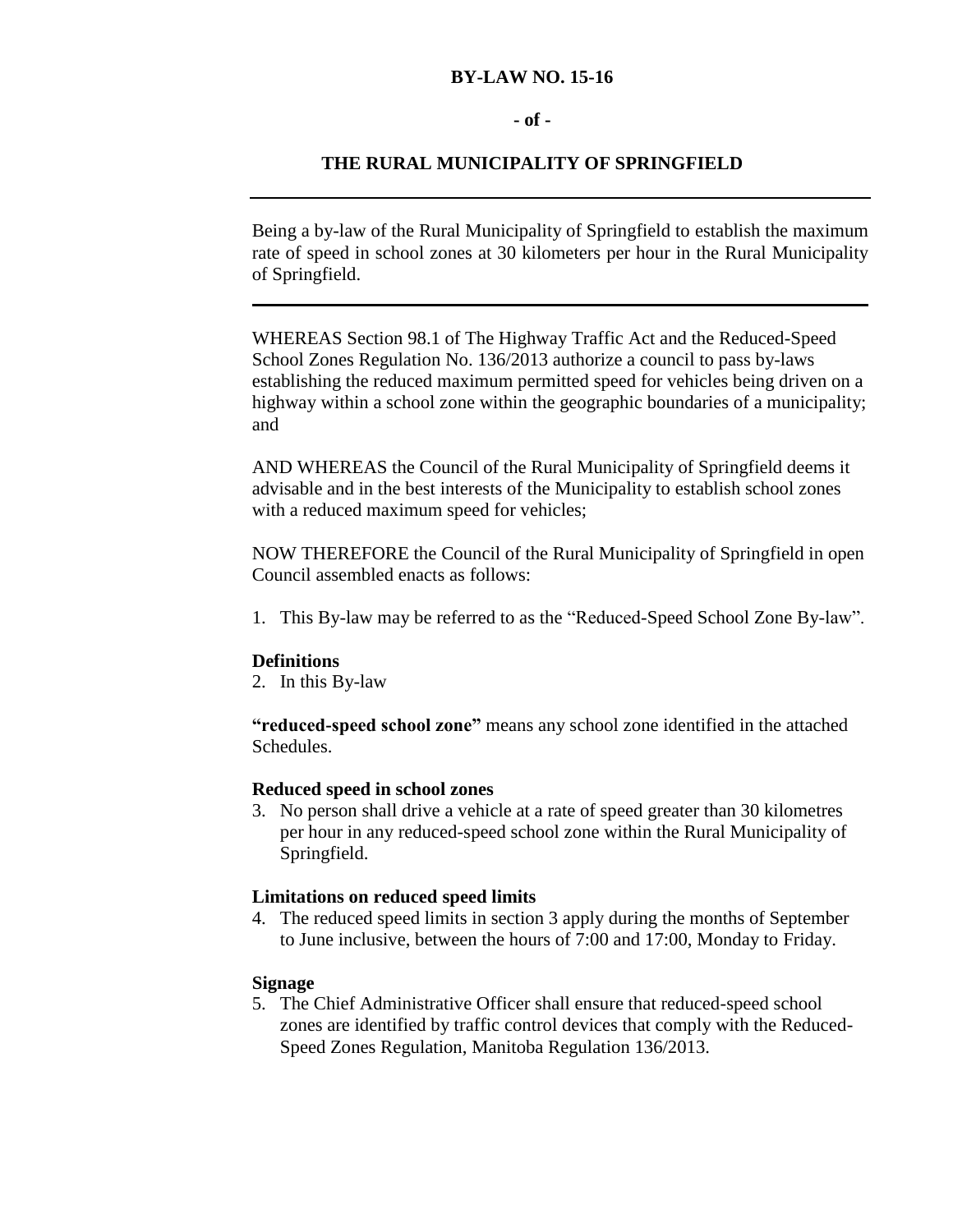DONE AND PASSED BY Council of the Rural Municipality of Springfield, assembled at Oakbank, Manitoba, this 15<sup>th</sup> day of December, A.D. 2015.

> Bob Bodnaruk Reeve

Colleen Draper Assistant Chief Administrative Officer

READ a Third time this  $15<sup>th</sup>$  day of December, A.D. 2015.

READ a First time this  $1<sup>st</sup>$  day of December, A.D. 2015. READ a Second time this  $15<sup>th</sup>$  day of December, A.D. 2015.